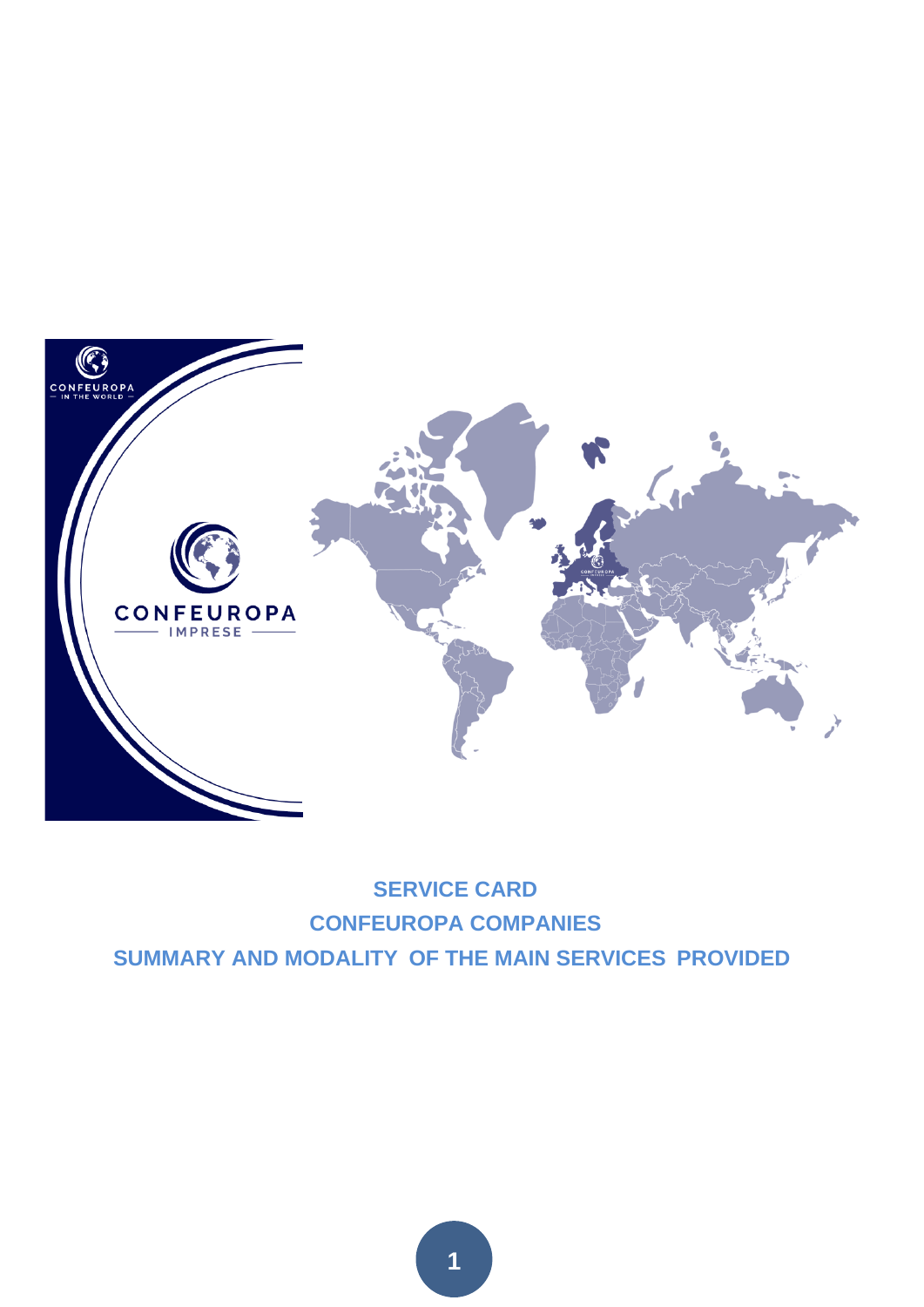

# **Service Charter: Introduction**

# **WHAT IS IT**

The **Services Actarta dei** promotes the establishment of relations between CONFEUROPA SERVICES and ImpreseCompanies, on the basis of transparent and clear criteria.

The **CArt of Services** describes the activities in support of the internationalization of companies by defining the principles of management and disbursement.

The **CArt of Services** offers alland Impresand a picture of the services and their costs.

The costs expressed within theServices Carta are to be considered as average benchmarks and cannot replace a specific quote that will be provided at the time of the service request.

# **WHO WE ARE**

CONFEUROPA Enterprises, was founded in 2006 to offer Italian entrepreneurship and in particular companies, part of the "Confeuropa Enterprise System" a new and transnational approach in European countries.

CONFEUROPA Enterprises starts from the opposite assumption that there are many social, economic, cultural and systemic characteristics that characterize these realities and make them interdependent and closely linked. To this end, following the dynamics of the business association in European countries, CONFEUROPA Enterprises proposes itself as a collector of the needs of companies, who look with interest to this geographical area.

CONFEUROPA Enterprises is convinced that companies, engaged in strengthening and qualifying their internationalization processes, can find in the "Confeuropa Enterprise System" an important opportunity to develop their activities, especially with the aim of opening new commercial channels and giving further economic outlets to Made in Italy, and that tends to make known and appreciate a [service,](https://it.wikipedia.org/wiki/Servizio)[a](https://it.wikipedia.org/wiki/Servizio) [product](https://it.wikipedia.org/wiki/Prodotto_(economia)) [or an](https://it.wikipedia.org/wiki/Prodotto_(economia)) idea.

#### CONFEUROPA SERVICES WHAT CAN IT DO WITH EUROPE ABROAD FOR BUSINESSES? THAT IS, WHAT SERVICES CAN YOU OFFER?

Both Italian and foreign companies use Confeuropa Companies Abroad generally as a preferred channel to obtain information on business opportunities in the first place, secondly, information related to trade shows and events is also strongly requested. In addition, Confeuropa Enterprises provides reports on the economic framework of the country, business names for business opportunities and trade and customs regulations.

In essence, Italian companies (but also local ones that obviously look to the Italian market) expect From Confeuropa Enterprises, that it is first and foremost the place where they can meet the demand and supply of business, a real "overtaking lane" to overcome the competition in access to the opportunities of the country.

Confeuropa Enterprises spreads itself, a perception strongly linked to the company and the territory where it resides.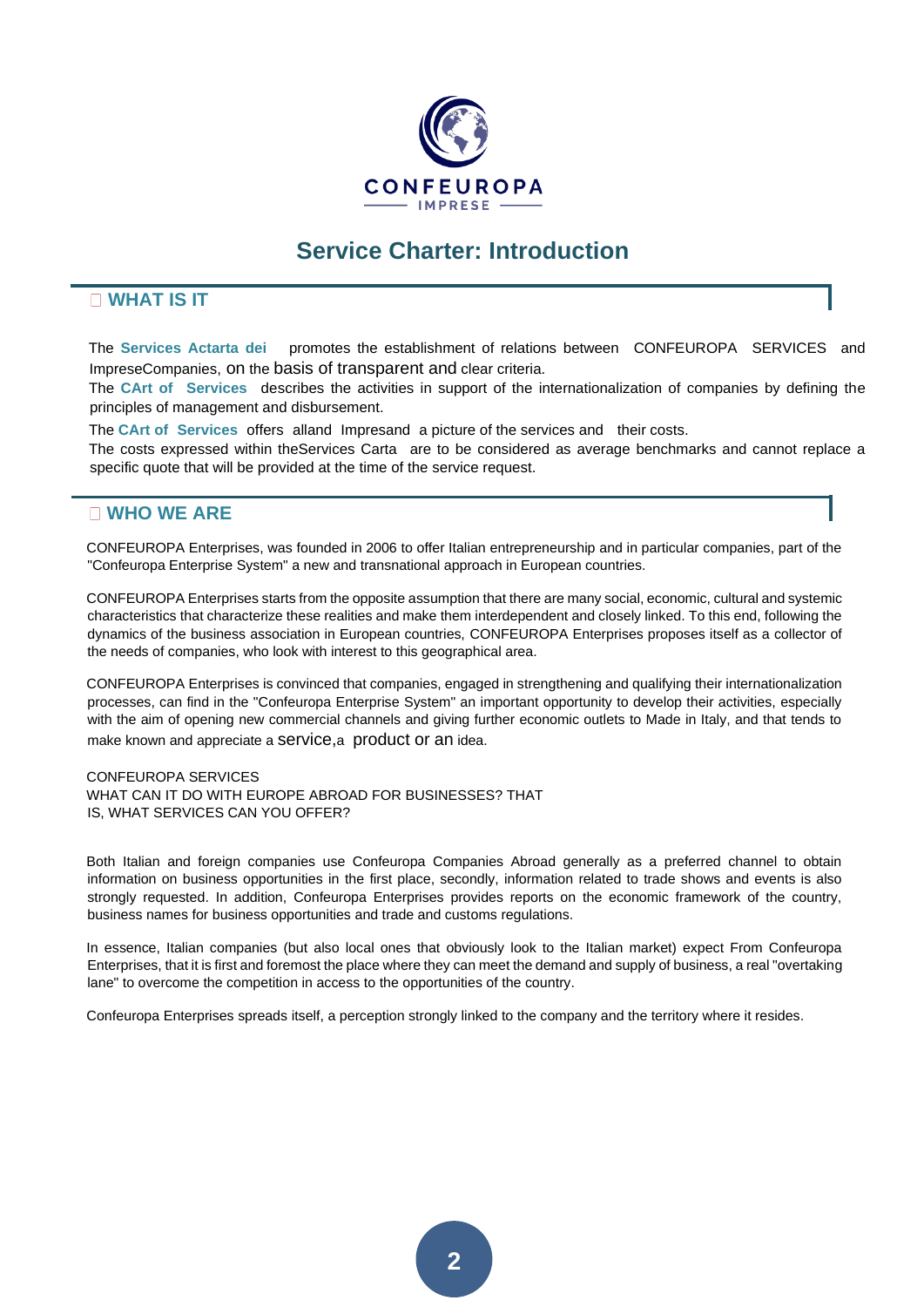

### **HOW WE OPERATE**

In order to best play its role as a connector between European countries, CONFEUROPA SERVICES maintains institutional contacts and relations with the main institutions, institutions and administrationsand Italian and European, including the Embassyand, thee Agesand accredited for the promotion abroad and the internationalization of companies, and works in close contact with the wide network of Associations of Companies, the Italian Chambers of Commerce and theItalian Chambers of Commerce. uropee. .

Over time, collaboration agreements and *Memorandum of Understanding* have been entered into with numerous local partnerships partnership (see the "partnership" sectionpartnershipofthe site. . The constant increase in the flow of information, resulting from the creation of this dense network of partnerships, allows to multiply contacts and develop and disseminate new economic-commercial opportunities. partnership

# **OUR GOALS**

Presenting to the business world an innovative approach to internationalization in European countries, based on the "Confeuropa Enterprise System" in the name of association and direct participation of companies, strengthen the links between companies operating in different European countries by providing them with support and know-how, in an integrated and comprehensiveway.

The use of the most modern tools for promoting, communicating, a dynamic organisation and a widespread network of partnershipsand offices abroad, which carry out information, assistance, advice and training activities for companies, isto be resisted.

We achieve our goals through the following steps:

**Assisting the Applicant** through free and paid services, ranging from first-orientation information on the individual market to specific support in the organizations of targeted Exploratory Missions, to the strategies of positioning and consolidation of Italian companies on the foreign market as well as local ones that want to collaborate with Italian SMEs. **Realize events and match-making activities** to give companies the opportunity to meet foreign counterparts to submit proposals for productive, technological and commercial collaboration.

**Promote and enhance the excellence of the Italian**territory, spreading its peculiarities and *know-how* also through the realization of missions of groups of companies, production districts, abroad, or incoming mission of foreign companies and operators directly on the territories in which Italian companies operate.

For information, just click on the site,<https://www.confeuropa.eu/servizi>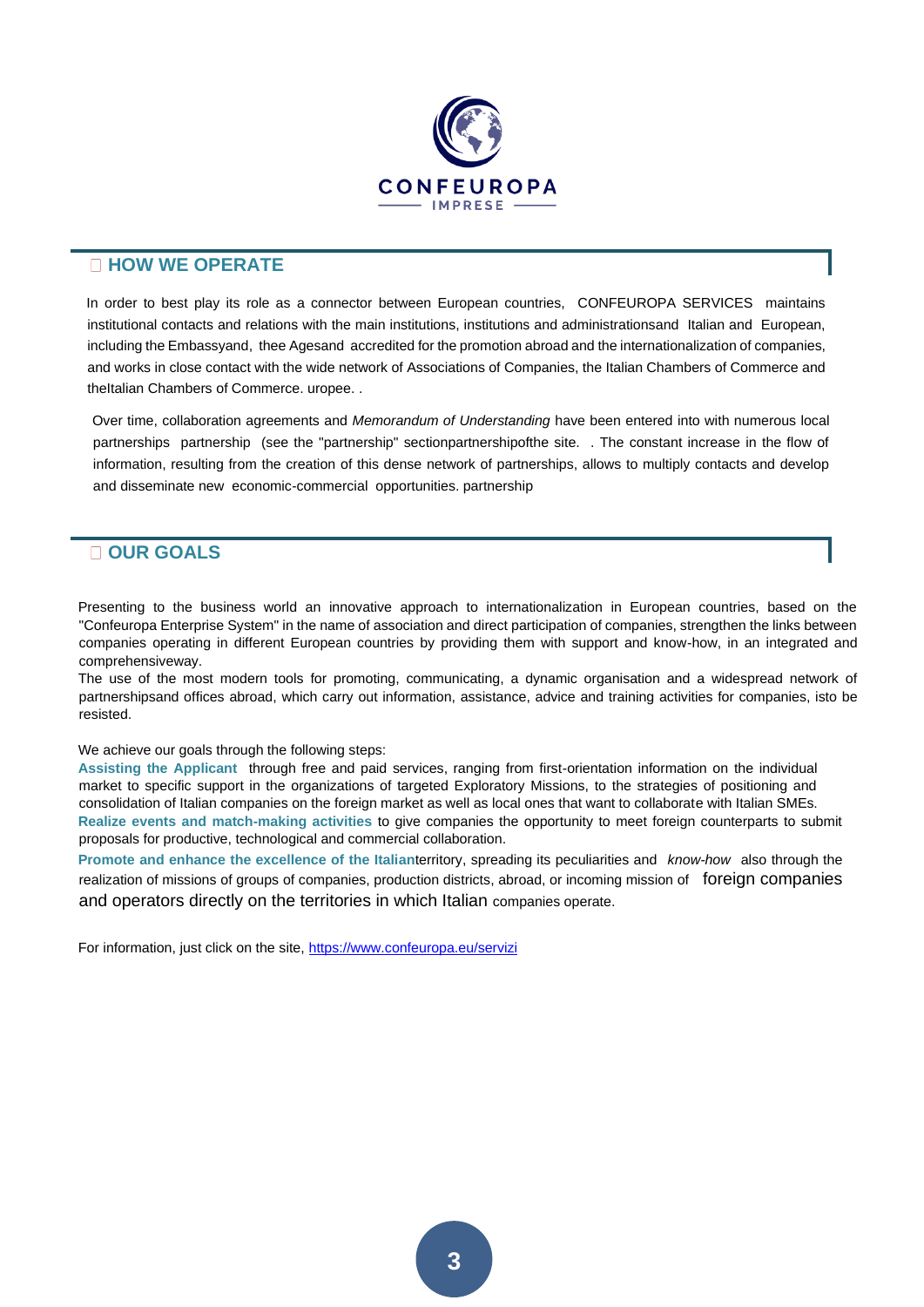

**Representation** (participation in international events on behalf of applicants, logistical assistance) and **Promote** companies abroad through the organization of events and coordinated activities at the national level, during which companies can present their production and meet potential foreign partnerships. partnership

#### Abo[uthttps://www.confeuropa.eu/eventi](https://www.confeuropa.eu/eventi)

Business-specific services (organisation of local events and information seminars on community issues and the provision of business)services). In order to ensure quality services, we are committed to ensuring:

### **OUR PRINCIPLES**

- **Professionalism**
- **Courtesy**
- **Confidentiality**

The provision of our services is based on:

- **satisfaction of requests**
- **transparency of procedures**
- **rapidity of intervention**

# **QUALITY STANDAR OF SERVICES**

To ensure and implement *performance* on individual services and to better assist companies, CONFEUROPA SERVICES carries out continuous monitoring of the same and a *customer satisfaction* service, which is accompanied, in the principle of maximum attention tothe Companies,a system of complaints management.

# **NOTE**

- ✓ The costs expressed are to be considered average reference values that cannot replace a specific quote that will be provided at the time of the request of the service.
- ✓ Indications of any statutol charges applicable to the costs expressed will be provided when the quote is formulated.
- ✓ services are provided only by the acceptance of the quote and the payment of the relevant down payment, where provided.
- ✓ It should be notedathat any services not includedin this service can still be requested from CONFEUROPA SERVICES, which will assess its feasibility and conditions.
- ✓ It is also noted that the time for the implementation of the service depends on the complexity of the information requested and will be established for each request received at CONFEUROPA SERVICES and behind submission of the default forms..

### ✓ **PRICES**

- ✓ First-rate information and online services are free of charge.
- Custom and specialized services are paid for.
- ✓ The card of our services with the relevant rates, with the applicable discounts, can be consulted
- on the website ofthe Confeurop[a https://www.confeuropa.eu/servizi](https://www.confeuropa.eu/servizi)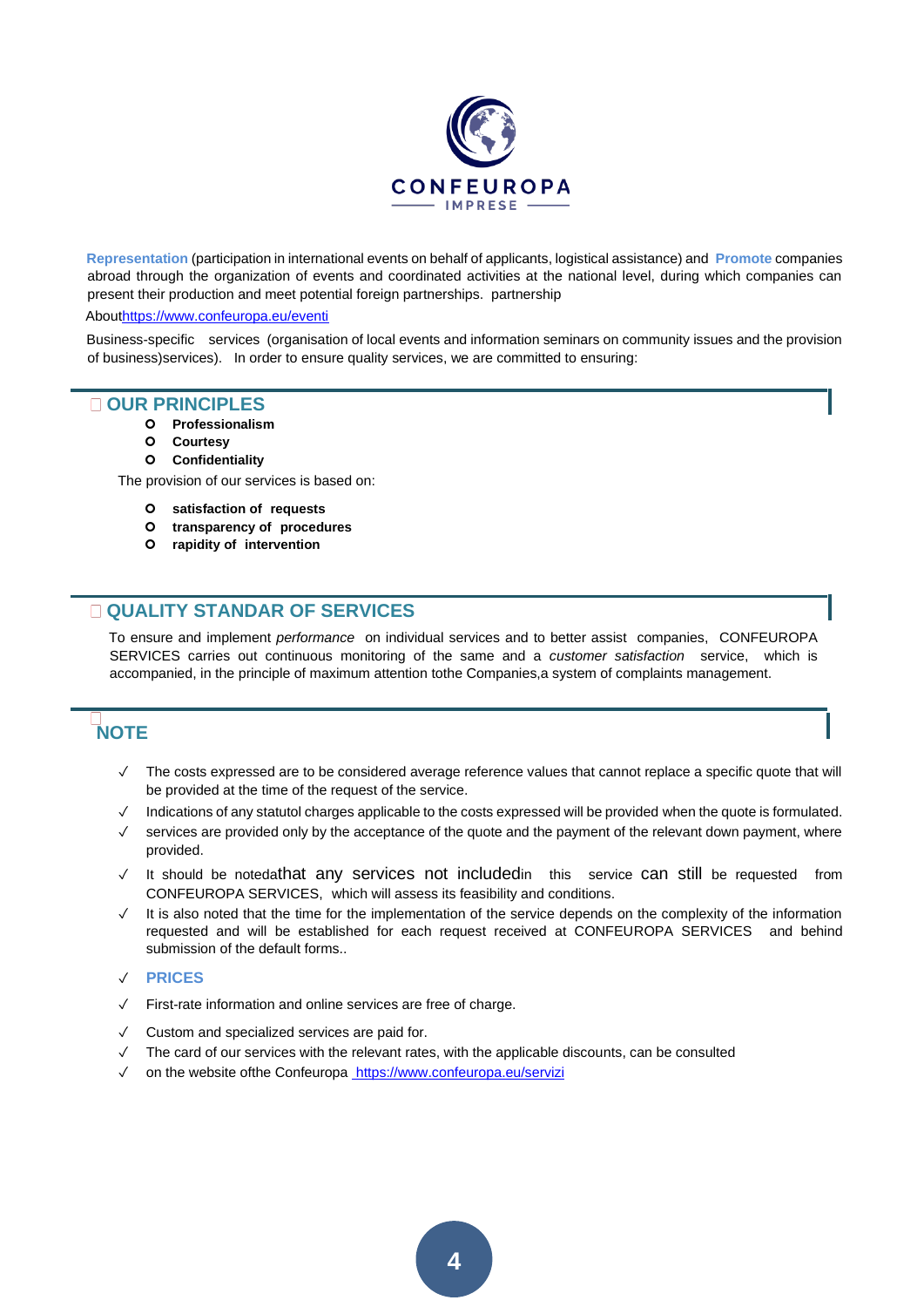

## **SERVICES TYPE**

Therefore, if we want to summarize in macrocategories the services offered by Confeuropa Business Services we could summarize them as follows:

### **1. INFORMATION SERVICES**

**1.First market orientation where CONFEUROPA SERVICES** has representative **offices**

- mercato country/sector market surveys
- regulatory information files (customs, tax, incentives)
- information about trade shows and events
- financial instruments for internationalization
- reports from local professionals

**1a. Informative seminar/country presentat**i**ion**

### • **The above Services are free- for Associate Members**

### **2. Events and Forums, Fairs, Media and Communication**

### **2.a Events and Forums**

- gala dinner, networking events
- autonomous communication, promotional and corporate events

### **2.b Fairs, Partnership Selections**

- Participation/representation of Italian companies at foreign or participation/representation of foreign companies at Italian fairs
- identification and selection ofpartnerships/counterparts (importers, distributors, strategic suppliers and partnership partnerships)
- incoming-outgoing mission organization: workshops with B2B

#### **2.c Communication**

- media campaigns (launching companies, products)
- pressconferences, media relations
- **Advertisements**

### **3. Specialty counselling and assistance services**

- administrativeassistance, tax
- Financial Advisor
- Business planning (Economic-Financial FeasibilityPlans)
- Financial Due Diligence
- adviceand training services in the area of prevention, health and job security.
- Quality certifications
- establishment of settlement tools (representative offices, project offices, branch offices and subsidiaries of ownership),domiciliation (tax and/or postal), virtual office
- translation and interpreting
- camera visura
- Conventions/ hotel reservations, car rental

### **4. TRAINING SERVICES**

- Italian -English language courses for operators
- course and EIPASS certification
- courses (first aid, firefighting, courses for workers)
- tasting courses oils, wines
- cooking school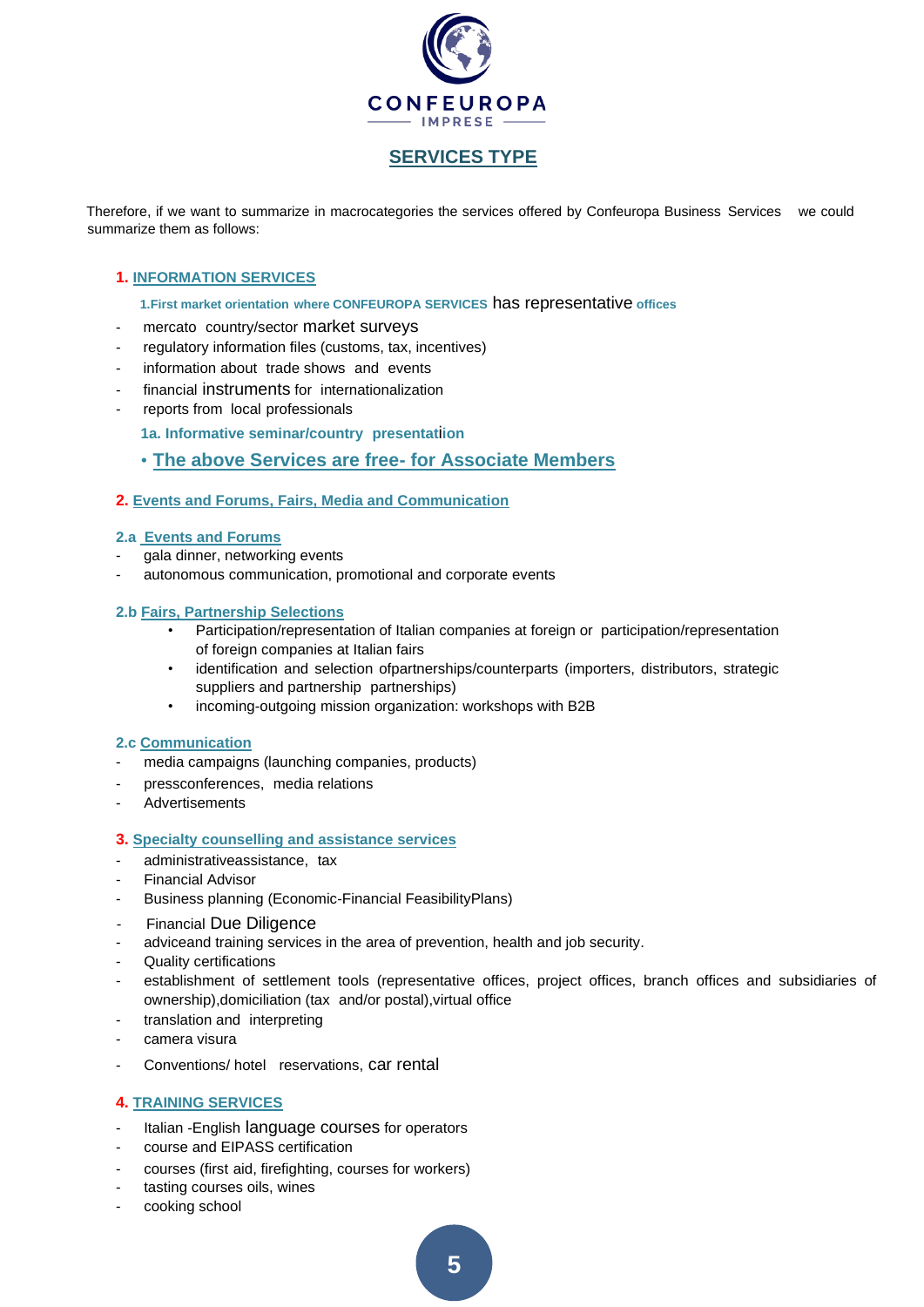

**Business services carried out by Confeuropa Enterprises In Italy and in the European representative offices.**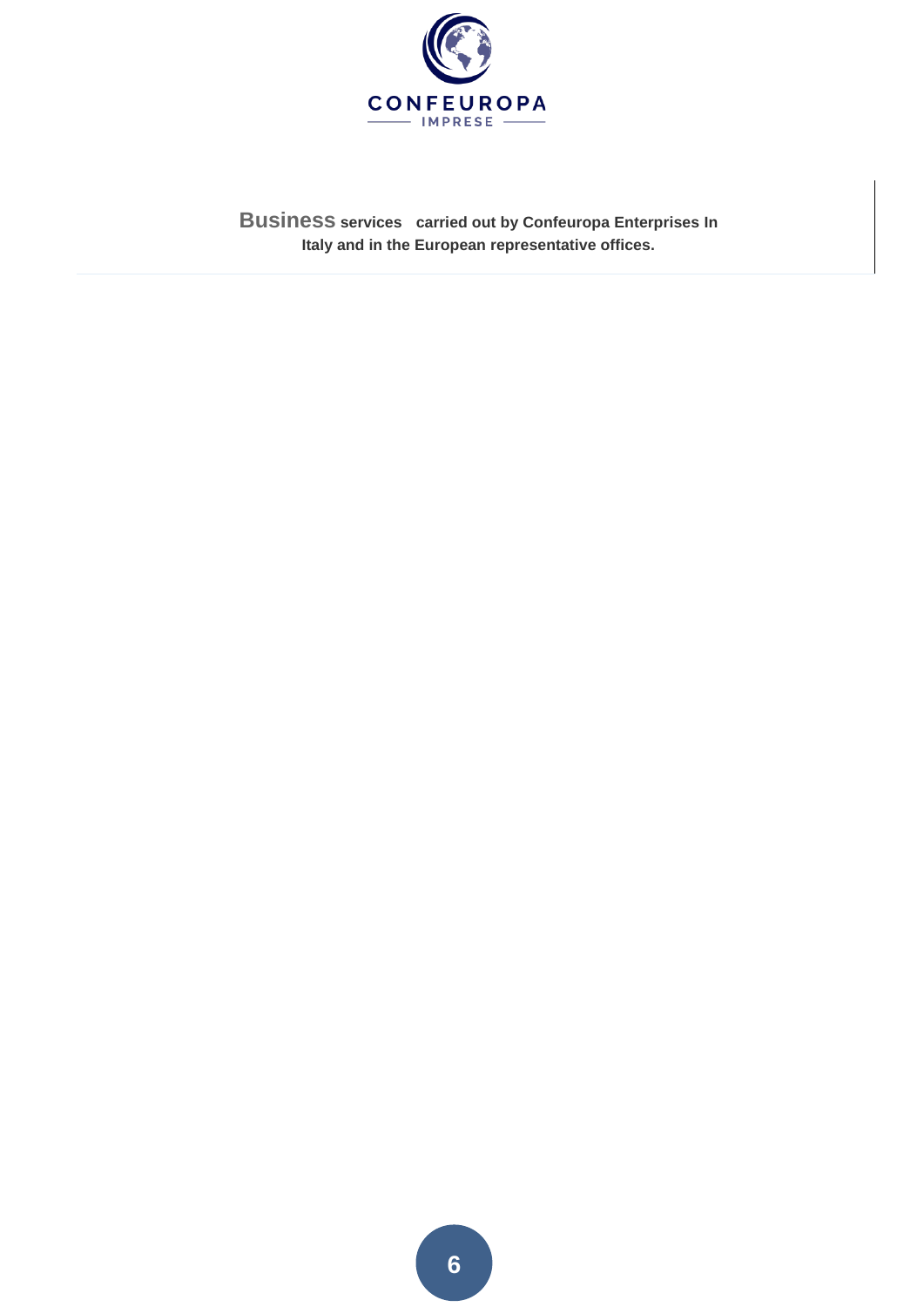

| <b>SERVICE INDEX</b>                                                                            | <b>Membe</b><br>rs'<br>Rate | <b>Non-Members</b><br>Rate |
|-------------------------------------------------------------------------------------------------|-----------------------------|----------------------------|
| <b>1.Information Services</b>                                                                   |                             |                            |
| Company names                                                                                   | Free                        | Free                       |
| Information to companies about tax and legal<br>rules, regulations and customs regimes          | Free                        | your preventative          |
| <b>Reporting Business Opportunities</b>                                                         | Free                        | your preventative          |
| About Fairs and Events in Europe and Italy                                                      | Free                        | Free                       |
| Financial instruments for internationalisation                                                  | Free                        | Free                       |
| Reporting<br>professionals<br>local<br>(lawyers,<br>consultants, notaries, web designers, etc.) | Free                        | Free                       |

|  | 2- Fairs, events, communication |  |
|--|---------------------------------|--|
|  | VOUL                            |  |

| Organizing branded social events                                                                                                                 | your<br>preventativ e    | your preventative |
|--------------------------------------------------------------------------------------------------------------------------------------------------|--------------------------|-------------------|
| Autonomous promotional events                                                                                                                    | your<br>preventativ<br>e | your preventative |
| Media campaigns (launching companies,<br>products)                                                                                               | your<br>preventativ<br>e | your preventative |
| mission organization incoming/outgoing and<br><b>B2B</b> meetings                                                                                | your<br>preventativ<br>e | your preventative |
| Participation/representation of Italian companies<br>at fairs                                                                                    | your<br>preventativ<br>е | your preventative |
| Identification and selection<br>ofpartnerships/counterparts (importers,<br>distributors, suppliers and strategic<br>partnerships)<br>partnership | your<br>preventativ<br>е | your preventative |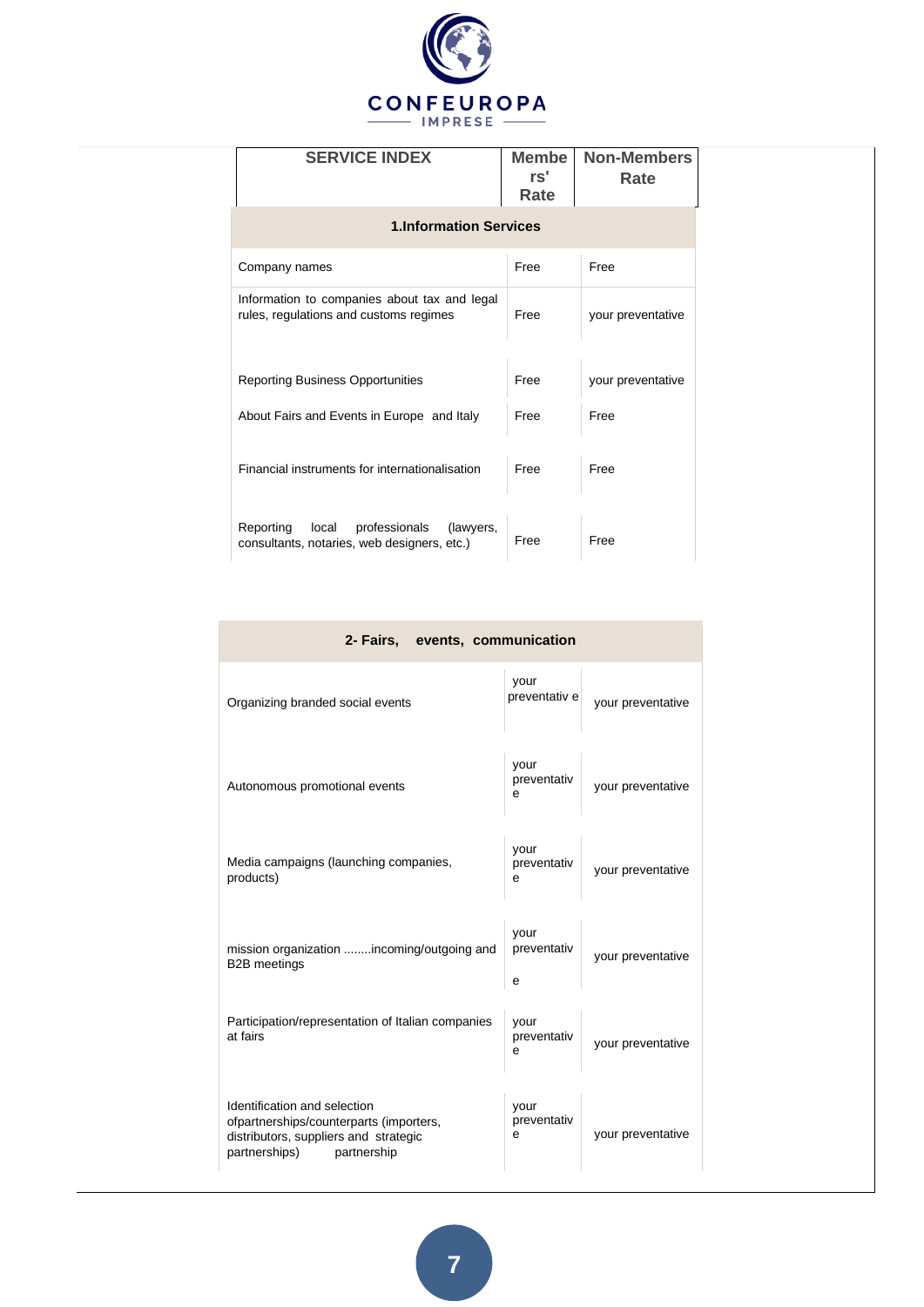

Media campaigns (launching companies, products)

your preventativ e

your preventative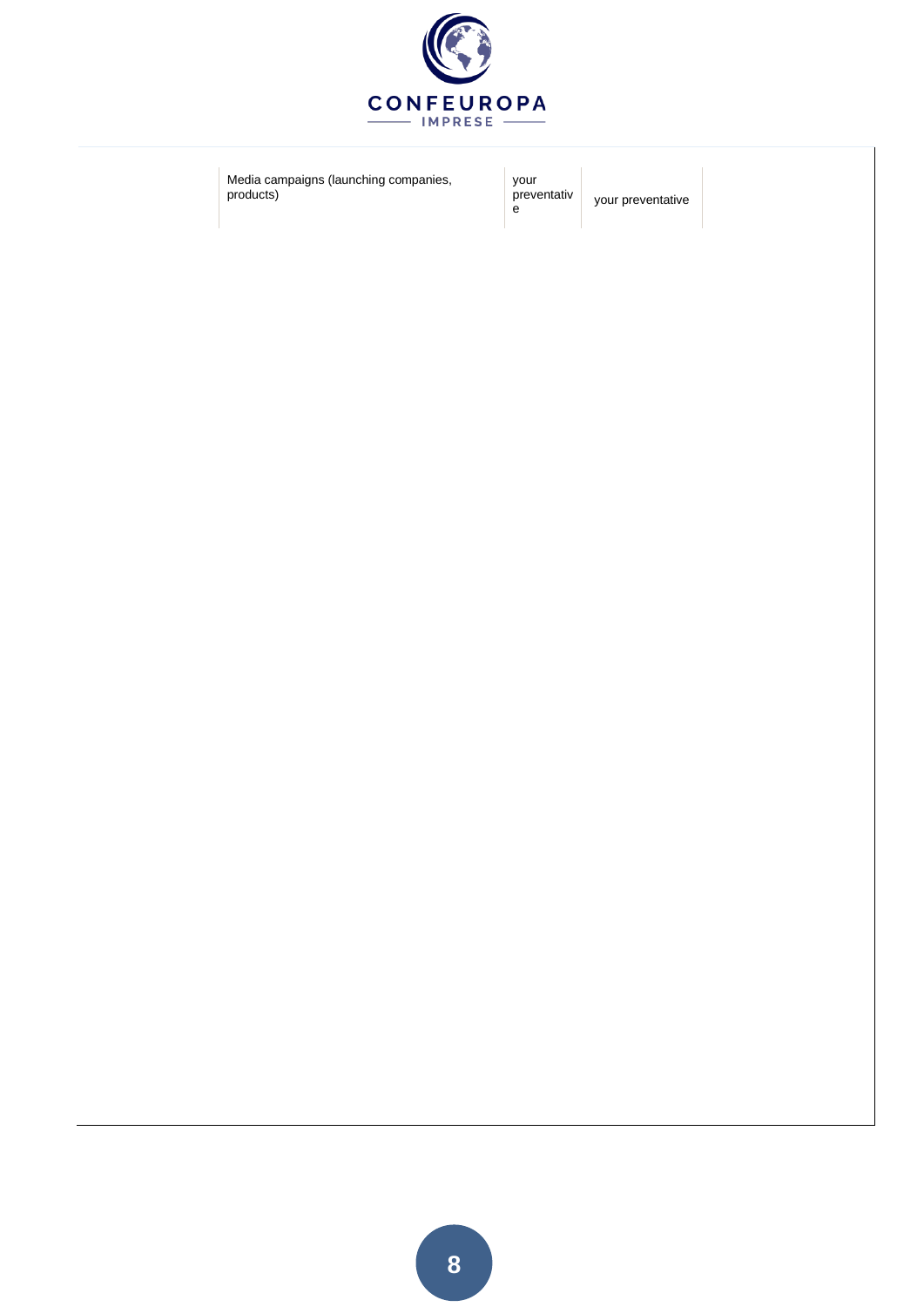

| <b>3.Support Services</b>                    |                         |                                                    |  |
|----------------------------------------------|-------------------------|----------------------------------------------------|--|
| 'Company Constitution'                       | Saccount 10%            | €1.300                                             |  |
| tax advice, legal advice                     | your<br>preventative    | your preventative                                  |  |
| Procurement support/ European fund support   | your<br>preventative    | on preventatives<br>e success fee                  |  |
| Search Wizard names from databases           | Saccount 10%            | 60.00 x 10 name<br>name. €100.00<br>x30 name.      |  |
| Mail-out activities (up to 20 names)         | Saccount 10%            | €4.00 x name                                       |  |
| Targeted mailing (direct marketing) activity | Saccount 10%            | $'50'6x$ name                                      |  |
| Company Profiles and Visure Camerali         | 20%-30%-50%<br>discount | three days 16 to<br>two days 32 to<br>one day 48th |  |
| Company and representation registration      | 20%-30%-50%<br>discount | 600,00€                                            |  |

| 3a.Otheri services             |                               |                     |  |
|--------------------------------|-------------------------------|---------------------|--|
| Domiciliation                  | 20%-30%-50%<br>discount       | 120.00<br>USD/month |  |
| Translations                   | <b>Discount</b><br>20%30%-50% | 10 € / page         |  |
| Interpreting                   | 20%-30%-50%<br>discount       | 70.00 usd/day       |  |
| Notary on site                 | at cost                       | your preventative   |  |
| Web designer                   | at cost                       | your preventative   |  |
| Qualified search and selection | at cost                       | your preventative   |  |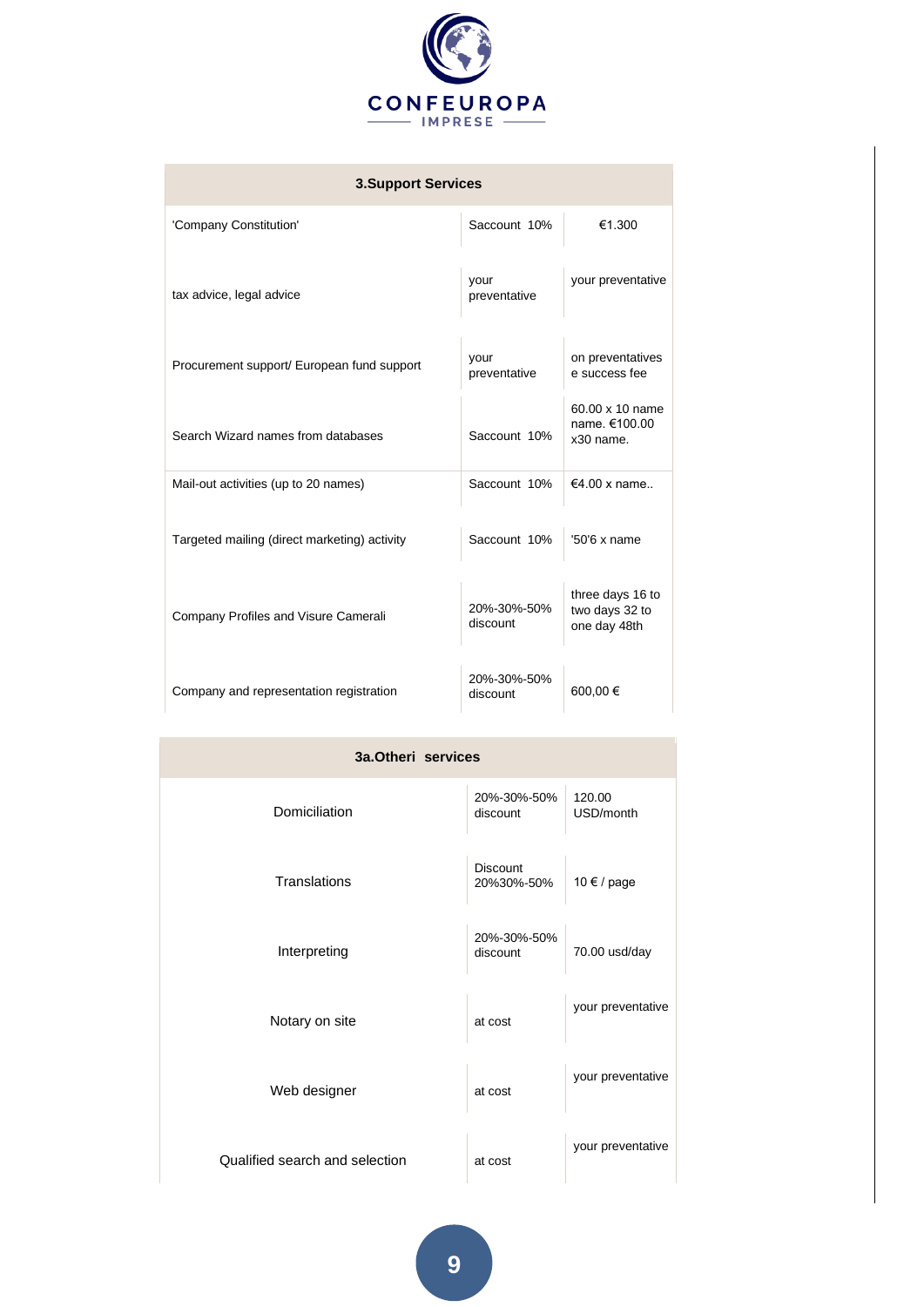

| Meeting                            | 20%-30%-50%<br>discount | 50.00 USD/hour    |
|------------------------------------|-------------------------|-------------------|
| Business center using voicemail    | 20%-30%-50%<br>discount | 60.00 usd/hour    |
| Advertising on chamber instruments | your<br>preventative    | your preventative |

# **4. Training services**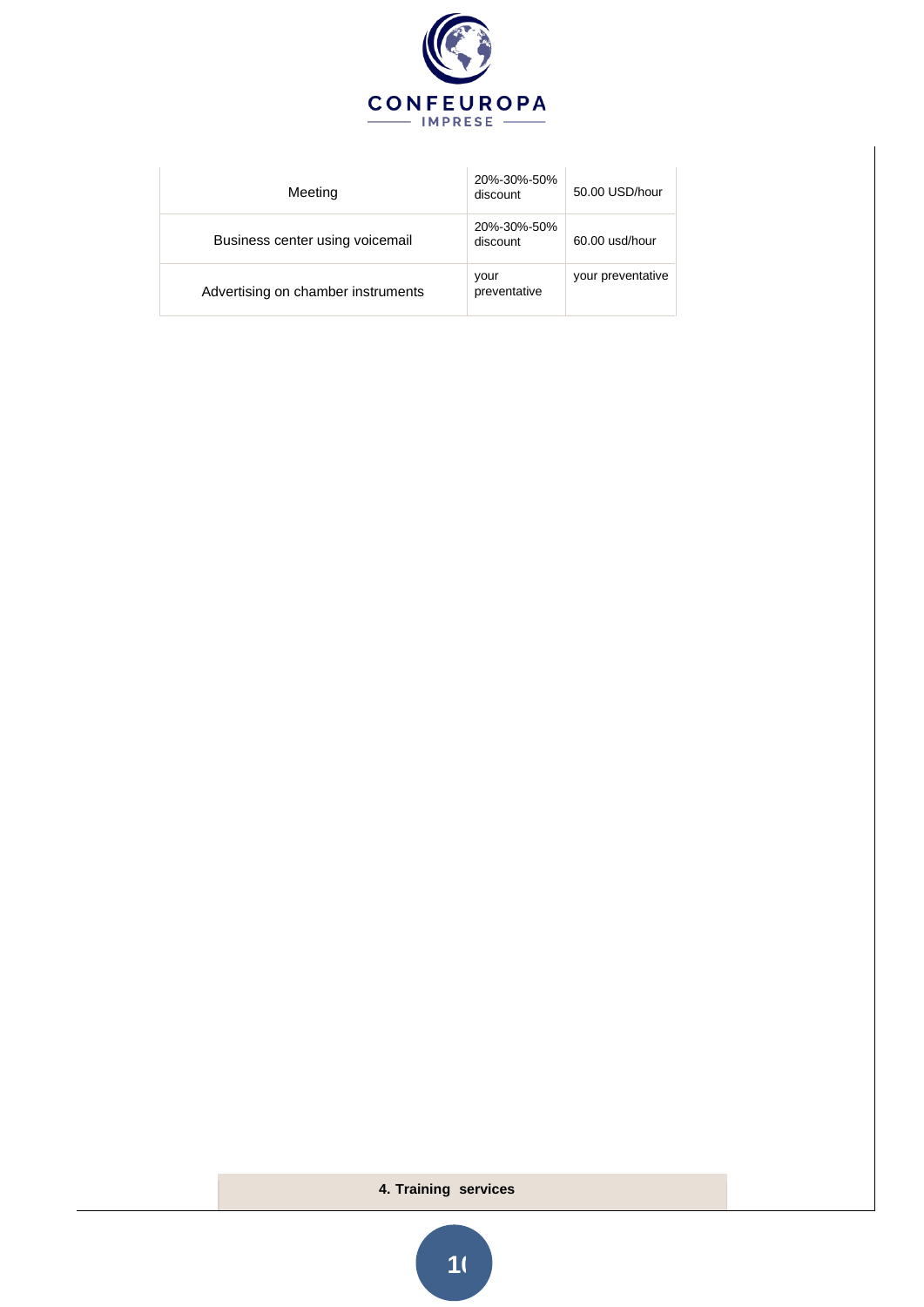

| English-speaking languages for operators         | your<br>preventative  | Starting at<br>450.00 euros |  |
|--------------------------------------------------|-----------------------|-----------------------------|--|
| Courses (first aid, fire, courses for<br>Workers | your<br>prppreventive | your<br>preventative        |  |
| EIPASS course and certification                  | your<br>preventative  | your<br>preventative        |  |
| Courses tasting oils, wines                      | your<br>prppreventive | your<br>preventative        |  |
| Cooking school                                   | your<br>preventative  | your<br>preventative        |  |

## **Percentage of discount:**

**The Ordinary Member** is entitled to a **20% discount. The Supporter Member is entitled to a 30% discount. The Supporter Partnership Member** is entitled to **a 50% discount.**

# **Service delivery times**

# • **Information services**

Feedback of the request within 3 days of the request

'Sending the quote to the Requester within 5 days of work from the first feedback

The service is paid to the Applicant within 10 days of the offer of a quote and payment of the service.

account in the bank with a transfer copy made to be sent by email**.**

**Payment method** :50% when accepting quote Balance at 5 days of invoice issuance

## • **Exhibitions, events**

Feedback of the request within 3 days of the request

'Sending the quote to the Requester within 5 days of work from the first feedback

The service is paid to the Applicant based on the timing of the date of the start of the fair and/or the event **Payment method** :50% when accepting quote Balance at 5 days of invoice issuance

# • **Mission Organization**

Response of the request within 3 days of the request

Sendthe quote to the Requester within 5 days of the first feedback.

The service will be delivered to the Applicant within 20 days of the acceptance of the quote and, in any case, the date defined for the event

**Payment method** :50% when accepting quote Balance at 5 days of invoice issuance

• **For media and advertising - down payment of 100 .% upon acceptance of the quote** • **Translation services** 

Feedback of the request within 3 days of the request

'Sending the quote to the Requester within 2 days of work from the first feedback

'delivery of the service to the Applicant within 3 to 5 days of the acceptance of the quote for translations up to 10 pages

**Payment method** :50% when accepting quote Balance at 5 days of invoice issuance

### • **Consulting services**

Feedback of the request within 3 days of the request

Theirequester's quote within 5 days of the first feedback

Theservice is delivered to the Applicant within 7 days of the acceptance of the quote **Payment** 

**method** :50% when accepting quote Balance at 5 days of invoice issuance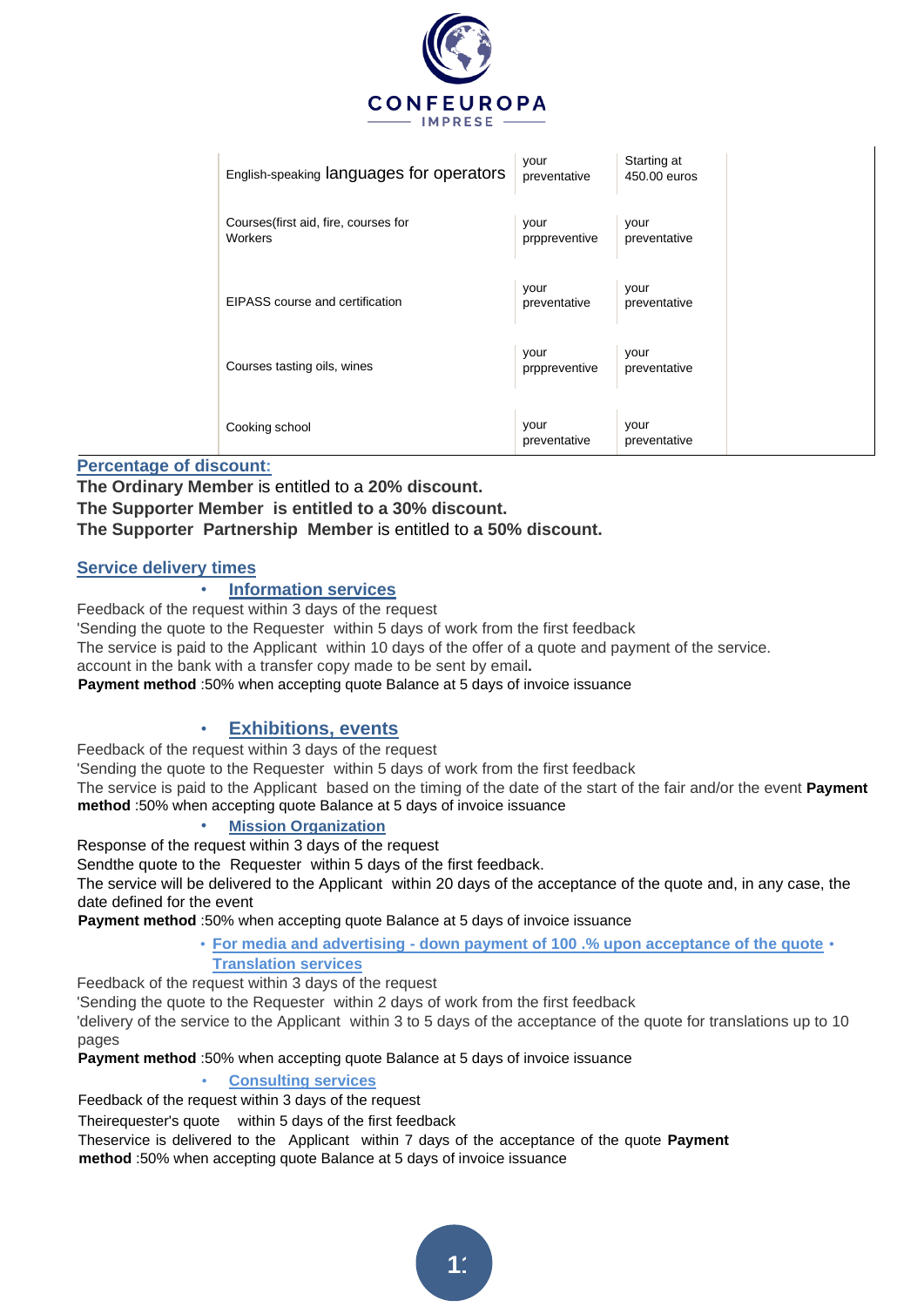

### • **Training services**

Feedback of the request within 3 days of the request

Sendingthe quote to the Requester within 2 days of work from the first feedback Theservice is delivered to the Applicant within 10 days of the acceptance of the quote or however, on the date defined for the start of the course.

**Payment method** :50% when accepting quote Balance at 5 days of invoice issuance

**Description of BUSINESS SERVICES**

**1.Information Services**

Information to companies about tax and legal rules, regulations and customs regimes First guidance: offering basic information about the country for a first assessment of market trends,opportunitiesand rischi.

Reporting Business Opportunities

Specific bulletins on sectors and opportunitiesinthe country: a periodic information service with a focus on the issues of the evolution of the systems, procurement,àcommercial andindustrial opportunities.

Financial instruments for internationalisation

Company Profiles and Visure Camerali

Reporting local professionals (lawyers, consultants, notaries, web designers, etc.)

#### **2.Services on Events, Fairs, Manifestations in Europe and Italy**

**Organizing social events** branded by CONFEUROPA SERVICES aimed at both companies and institutional entities in order to promote networking for development of new business contacts and/or increase the membership base. Ability to place the event within larger events or at specific times of the year (Italian or local holidays. Service content (except for several agreements with the Requester))

- o Defining content with the Requester o Take
- contacts with event speaker o Press report management
- $\circ$  PR service and communication (direct marketing/advertising campaign service, etc.)  $\circ$  Guest invitation management (mailing-recall)  $\circ$  Organization and coordination of the social event  $\circ$ Technicaland/or operational secretariat

o Logistics organization (location rental, technical services, hostess service and interpreting service, catering) o Follow up the event (post-event report predisposition, local language report translation)

#### **Stand-alone events**

organization of autonomous promotional events to promote a, sector/product/territory, o

- Defining content with the Requester
- $\circ$  Definition of the type of event (exposure, show room, tasting, etc.)  $\circ$  Invited selection
- $\circ$  PR service and press report management (direct marketing/advertising campaign service, etc.)  $\circ$ Logistics organisation (rental venue, technical services, hostess service and interpreting service, catering) o Support for possible sending and clearing goods from exhibition/tasting
- $\circ$  Follow up the event (post-event report predisposition, local language report translation)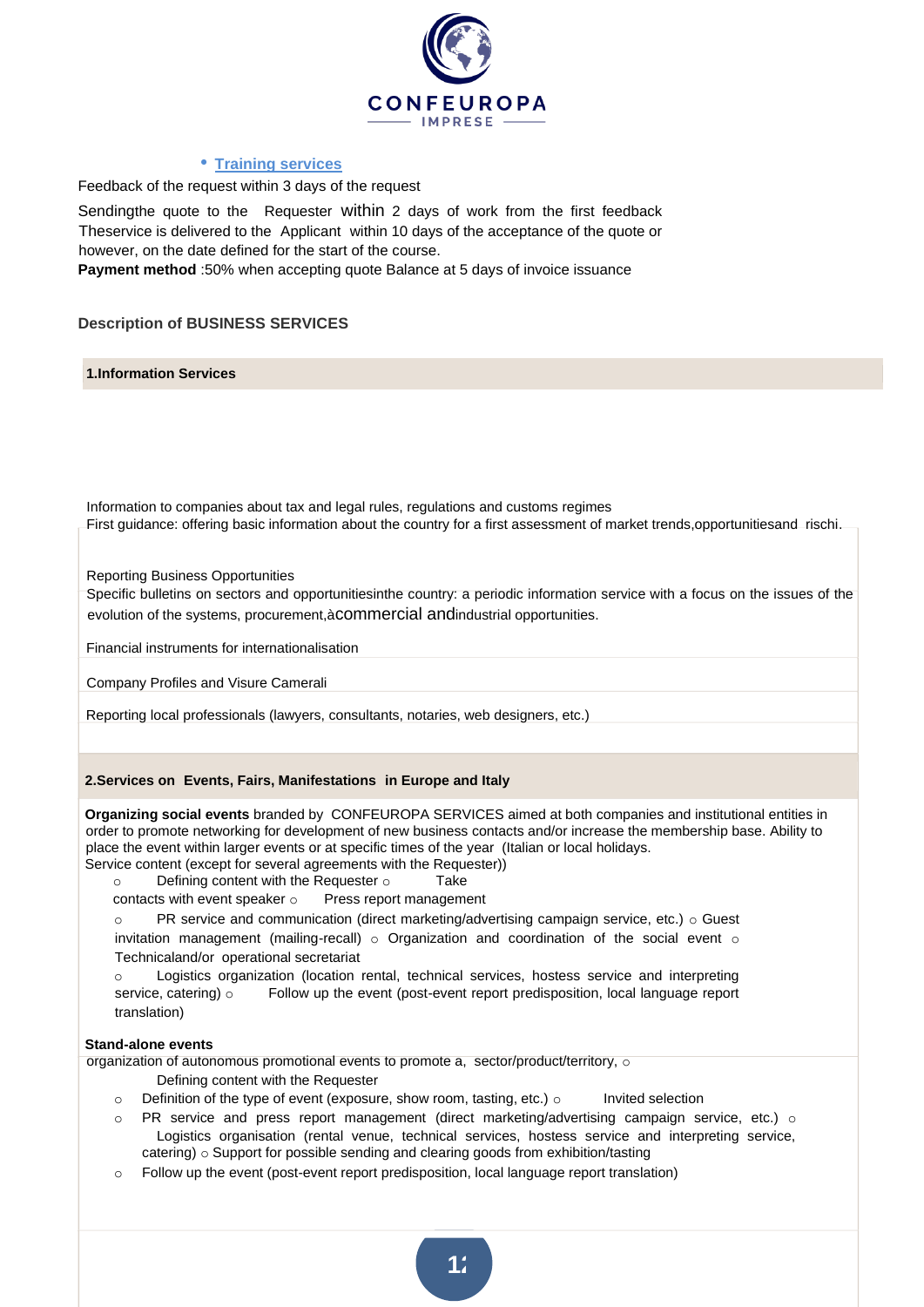

### **Media campaigns (launching companies, products)**

definition of media campaigns in order to promote the presence of a company – produced in the country content of the service (except for several agreements with the Applicant))  $\circ$  Defining content with the Requester

- o The identification of the most suitable press and media bodies for the type of communication and by requester type
- o Definition of a communication strategy (times, modes, tools)
- $\circ$  Implementation of the communication strategy (purchase of spaces on print and web newspapers and radio spaces, organization press conference)
- o Press release service

**Participation/representation of Italian companies at foreign fairs or participation/representation companies foreign to Italian fairs** organization, for individual companies or collectives of Italian or foreign companies, of participation in the events Italian and foreign trade fairs. Presence in a fair with a collective stand representing Italian or local companies content of the service (except for several agreements with the Applicant)) o Identification of the fair with the Applicant and definition of the way of participation (single stand presence, collective stand or organization agenda B2B)

- o 'Contact with trade fairs and definition of participation
- o Service for support for rent and set-up stands, sending and clearing goods from exhibition, **organization of B2B meetings,**registration in catalog, realization of promotional material, interpreter support
- $\circ$  Operational support for incoming-outgoing mission organization (air ticketing, transport, accommodation)  $\circ$ follow up

#### **Identification and selection ofpartnerships/counterparts (importers, distributors, suppliers and strategic partnerships) partnership scouting of potential business partnerships and** strategic **partnerships for investment development, JV**

Reventive list ( 10-12 companies)

- Analyzing the request and the data provided
- Consult the databases best suited to identifying operators of the required product category
- Find a targeted target of contacts
- Storing/printing business data
- Data transmission as chosen
- contact with counterparts and organization of agenda meetings (on request)

The business description includes the following data: Company Name, Full Address, Phone number and fax, E-mail address if it exists, Website if it exists.

The consultation of the databases is done on the basis of the data, if clarification is necessary we will of course contact the Applicant..

For some product categories, the availability of data may be lower than the values in the service description. However, lists containing a small number of companies are the most research-focused.

Ricerca partnerships

"Analysis of the company profile and documentation provided by the Requester

"Assembly of the company's documentation and/or advertising material and local language translation (free up to a maximum of 2 pages  $-3,600$  beats)

#### **Press conferences, media relations**

organization of press conferences and media relations management in order to promote the presence of a company or disclose investment activities and interests in the country

content of the service (except for several agreements with the Applicant))  $\circ$ 

Defining content with the Requester

- $\circ$  The identification of the most suitable press and media bodies for the type of communication and by requester type
- o Definition of a communication strategy (times, modes, tools)
- $\circ$  Press conference organization (discovery, invitation and contact journalists, media)  $\circ$  Logistics organization (location rental, technical services, hostess service and interpreting service, catering)  $\circ$  Press release service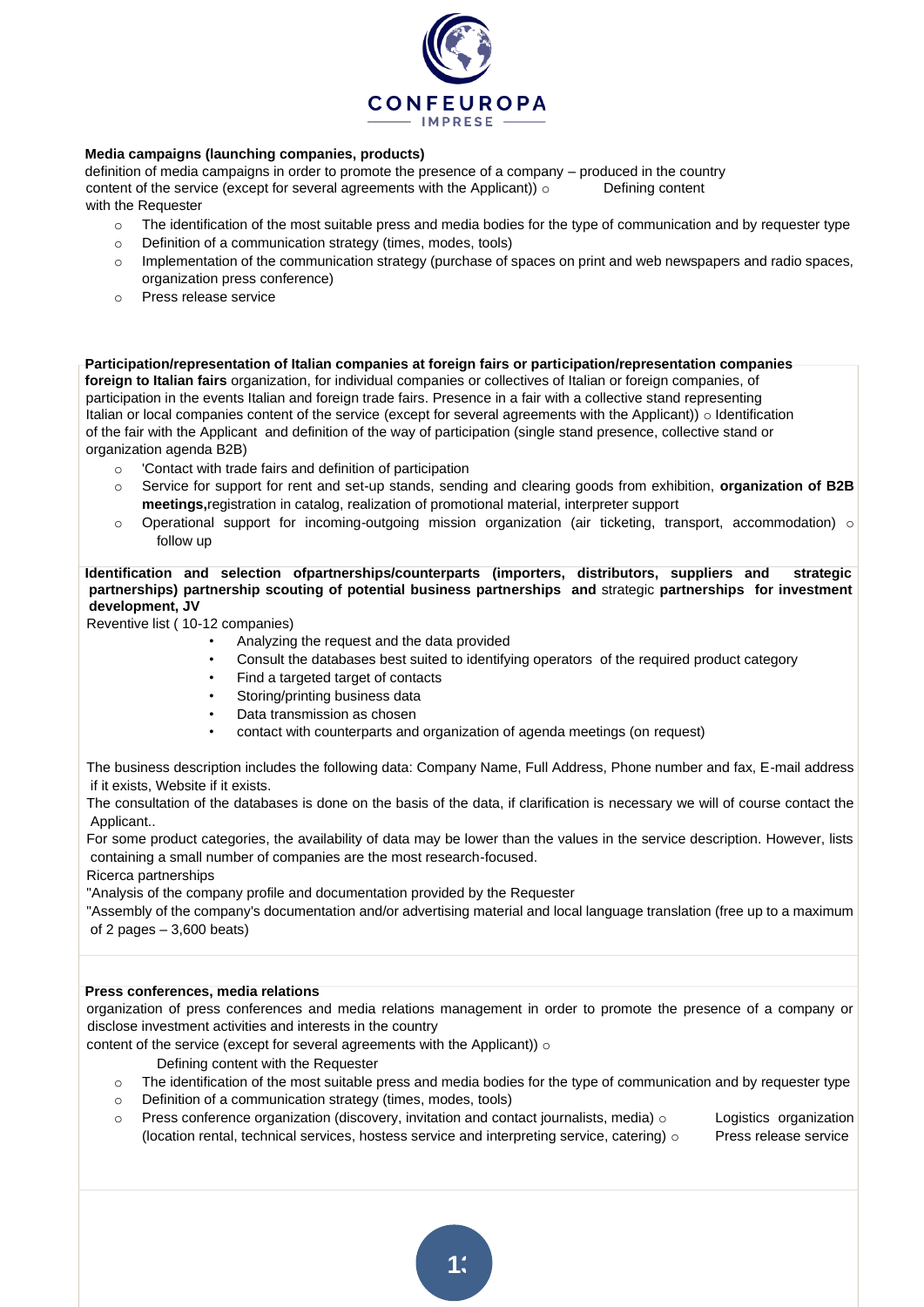

#### **Advertisements in magazines and electronic media**

publication of promotional-advertising material in magazines and electronic media

content of the service (except for several agreements with the Applicant)) of

- Defining content with the Requester
	- $\circ$  The identification of the most suitable press and media bodies for the type of communication and by requester type
	- o Definition of the promotional-advertising message also in view of the cultural and local target audience

#### **3.Support services, specialist advice, other activities**

**-Reporting local professionals** (lawyers, consultants, notaries, web designers, etc.)

**-Accounting assistance in Italian language / Legal assistance in Italian language**: also through the support of qualified professionals part of its association network or with its own internaldesks, the associations part of the Federation offer a tax **advice, legal** of excellent qualityà' with the added value of the commonlinguistic means.

**-Company Constitution'**: through the support of qualified professionals part of its membership network or with its own dedicated internal desks, the association follows the company in the creation of companiesà' at the local registers.

European Fund Information **and Support:**Also through the support of qualified professionals part of the association network, the association offers concrete support in identifying and participating in national and EU tenders and funding

#### **Property search and qualified personal selection**

on the precise indications of the contractor and following a joint development by the client and the association, the bestopportunitiesare identified in terms of production and humanresources locations.

**Domiciliation or first secretariat:** in the early stages of approach to the market, the company can take advantage of the domiciliation and the basic service of secretariat at the headquarters of the association **Smeeting wing,**, **Business center** using voicemail

**Interpretation/ Translations**: the entrepreneur has at his disposal, at discounted rates, a network of qualified interpreters and translators certified by the association

**Hotel agreements/bookings, car rental**: discounted booking service made according to partnerships with the best national operators in thesector. Coverage of the capital and the main cities of the country.

#### **4. Training services**

Italian-English language courses for operators

Course and Certificazionand European Patent